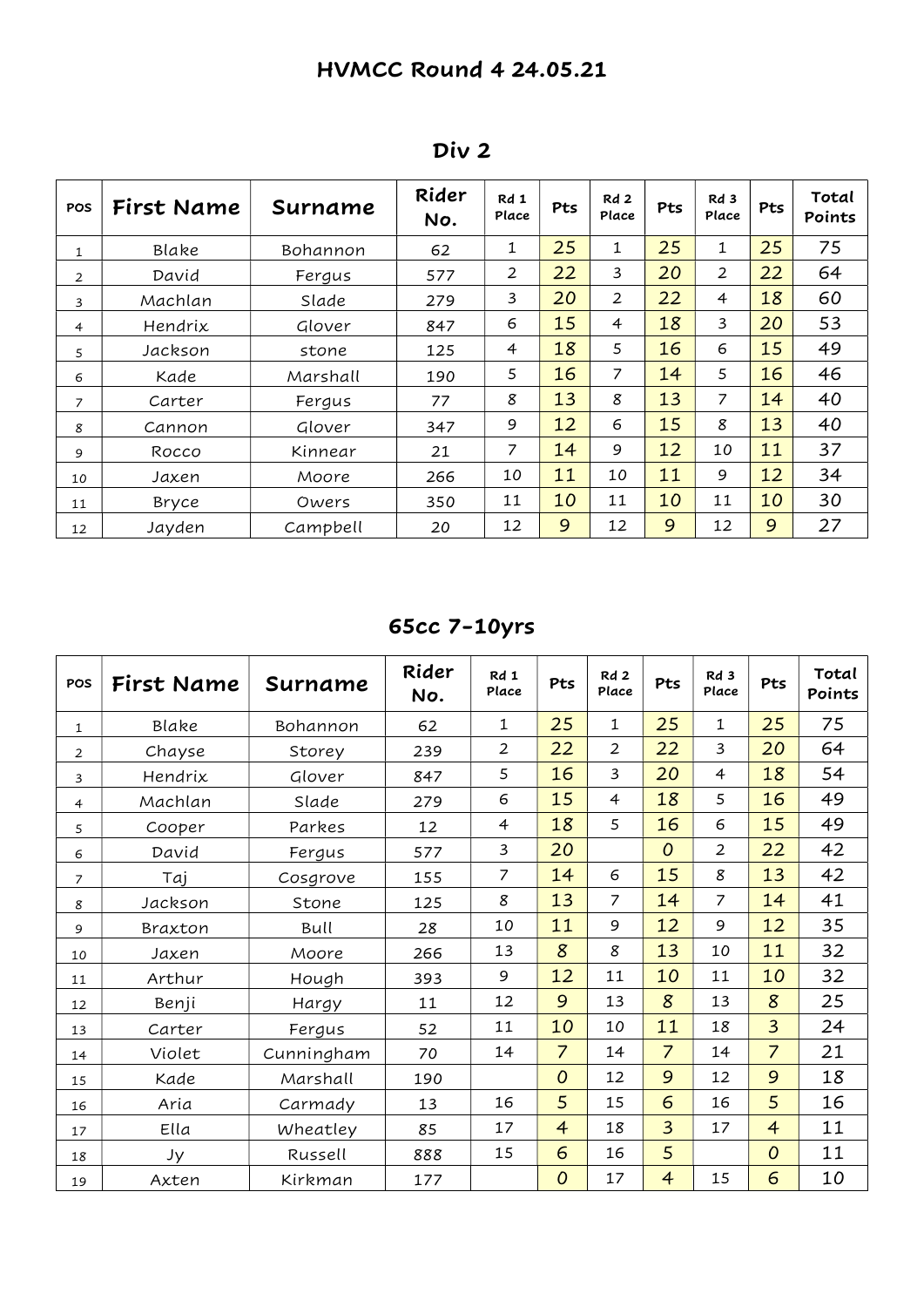| POS            | First Name | Surname    | Rider<br>No. | Rd 1<br>Place | Pts | Rd <sub>2</sub><br>Place | Pts            | Rd 3<br>Place | Pts | Total<br>Points |
|----------------|------------|------------|--------------|---------------|-----|--------------------------|----------------|---------------|-----|-----------------|
| $\mathbf{1}$   | Kai        | Austin     | 359          | 1             | 25  | 1                        | 25             | 1             | 25  | 75              |
| $\overline{2}$ | Seth       | Ellem      | 52           | 3             | 20  | $\overline{2}$           | 22             | 2             | 22  | 64              |
| 3              | Seth       | Mainwaring | 858          | 4             | 18  | 3                        | 20             | 3             | 20  | 58              |
| 4              | Tahj       | Edwards    | 27           | 5             | 16  | $\overline{4}$           | 18             | 4             | 18  | 52              |
| 5              | Flynn      | Nowlan     | 279          | 6             | 15  | 5                        | 16             | 5             | 16  | 47              |
| 6              | Luke       | Everson    | 97           | 7             | 14  | 6                        | 15             | 6             | 15  | 44              |
| 7              | Mia        | Cameron    | 588          | 8             | 13  | 7                        | 14             | 7             | 14  | 41              |
| 8              | Cooper     | Bull       | 220          | 9             | 12  | 8                        | 13             | 8             | 13  | 38              |
| 9              | Nate       | Radford    | 669          | 10            | 11  | 9                        | 12             |               | 0   | 23              |
| 10             | Bodhi      | Thompson   | 294          | 2             | 22  |                          | $\overline{O}$ |               | 0   | 22              |

65cc 10-12yrs

85cc 9-12yrs

| <b>POS</b>     | First Name | Surname    | Rider<br>No. | Rd 1<br>Place  | Pts            | Rd2<br>Place   | Pts            | Rd <sub>3</sub><br>Place | Pts            | Total<br>Points |
|----------------|------------|------------|--------------|----------------|----------------|----------------|----------------|--------------------------|----------------|-----------------|
| $\mathbf{1}$   | Koby       | Reed       | 232          | 3              | 20             | $\mathbf 1$    | 25             | 1                        | 25             | 70              |
| $\overline{2}$ | Kai        | Austin     | 359          | $\mathbf 1$    | 25             | $\overline{2}$ | 22             | $\overline{2}$           | 22             | 69              |
| 3              | Beau       | Price      | 48           | $\overline{2}$ | 22             | 3              | 20             | 4                        | 18             | 60              |
| $\overline{4}$ | Luke       | Hamilton   | 722          | $\overline{4}$ | 18             | $\overline{4}$ | 18             | 5                        | 16             | 52              |
| 5              | Bodhi      | Thompson   | 294          | 7              | 14             | 6              | 15             | 3                        | 20             | 49              |
| 6              | Seth       | Mainwaring | 858          | 5              | 16             | 5              | 16             | $\overline{7}$           | 14             | 46              |
| $\overline{7}$ | Lachlan    | Nevell     | 100          | 9              | 12             | $\overline{7}$ | 14             | 8                        | 13             | 39              |
| 8              | Kade       | Tipper     | 64           | 11             | 10             | 8              | 13             | 9                        | 12             | 35              |
| 9              | Seth       | Ellem      | 52           | 6              | 15             | 17             | $\overline{4}$ | 6                        | 15             | 34              |
| 10             | Thomas     | Wheatley   | 263          | 8              | 13             | 9              | 12             | 12                       | 9              | 34              |
| 11             | Tahj       | Edwards    | 27           | 10             | 11             | 10             | 11             | 10                       | 11             | 33              |
| 12             | Flynn      | Nowlan     | 29           | 13             | 8              | 12             | 9              | 11                       | 10             | 27              |
| 13             | Chayse     | Storey     | 239          | 12             | 9              | 11             | 10             | 13                       | 8              | 27              |
| 14             | Cooper     | Bull       | 220          | 14             | $\overline{7}$ | 13             | 8              | 15                       | 6              | 21              |
| 15             | Braxton    | Bull       | 28           | 17             | $\overline{4}$ | 14             | $\overline{7}$ | 14                       | $\overline{7}$ | 18              |
| 16             | Nate       | Radford    | 669          | 15             | 6              | 15             | 6              | 17                       | $\overline{4}$ | 16              |
| 17             | Luke       | Everson    | 97           | 18             | $\overline{3}$ | 18             | $\overline{3}$ | 16                       | 5              | 11              |
| 18             | Mia        | Cameron    | 588          | 16             | 5              | 16             | 5              |                          | $\overline{O}$ | 10              |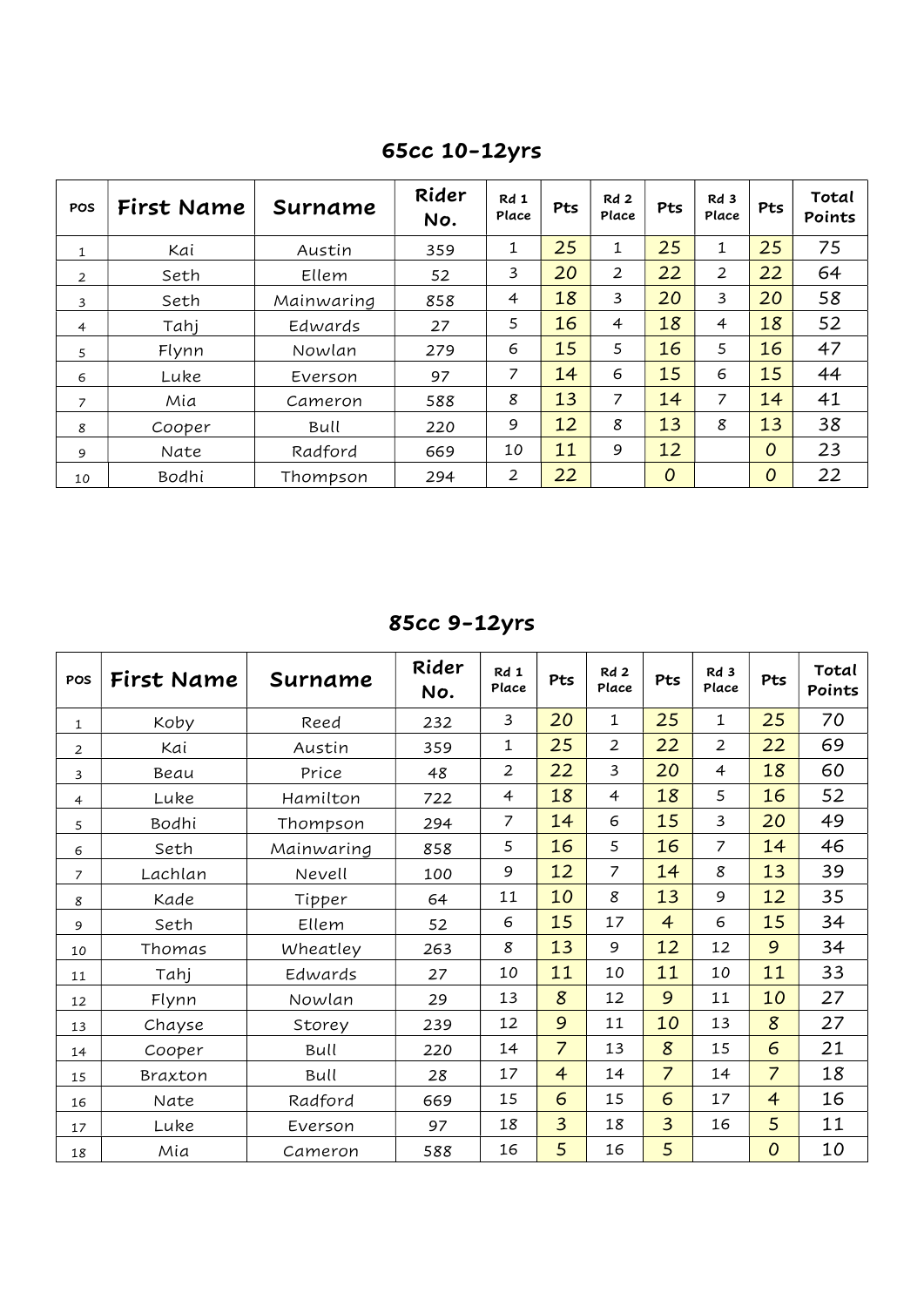| <b>POS</b>     | First Name | Surname    | Rider<br>No. | Rd 1<br>Place  | Pts            | Rd <sub>2</sub><br>Place | Pts | Rd 3<br>Place  | Pts            | Total<br>Points |
|----------------|------------|------------|--------------|----------------|----------------|--------------------------|-----|----------------|----------------|-----------------|
| 1              | Oliver     | Paterno    | 274          | 1              | 25             | 1                        | 25  | 1              | 25             | 75              |
| $\overline{2}$ | Drew       | Kremer     | 525          | $\overline{2}$ | 22             | 2                        | 22  | $\overline{2}$ | 22             | 66              |
| 3              | Cooper     | Boyd       | 311A         | $\overline{4}$ | 18             | 3                        | 20  | 3              | 20             | 58              |
| $\overline{4}$ | Tyler      | Harley     | 118          | 3              | 20             | $\overline{4}$           | 18  | $\overline{4}$ | 18             | 56              |
| 5              | Sean       | McDean     | 816          | 5              | 16             | 7                        | 14  | 6              | 15             | 45              |
| 6              | Jaxon      | Gayler     | 808          | 7              | 14             | 8                        | 13  | 7              | 14             | 41              |
| 7              | Preston    | Costigan   | 824          | 8              | 13             | 9                        | 12  | 8              | 13             | 38              |
| 8              | Georgia    | Keene      | 720          | 9              | 12             | 10                       | 11  | 9              | 12             | 35              |
| 9              | Rory       | Clements   | 394          |                | $\overline{O}$ | 6                        | 15  | 5              | 16             | 31              |
| 10             | Jonas      | Horsington | 217          | 6              | 15             | 5                        | 16  |                | $\overline{O}$ | 31              |

85cc 12-16yrs

### Jnr Lite 125

| <b>POS</b>     | First Name | Surname | Rider<br>No. | Rd 1<br>Place | Pts | Rd 2<br>Place | Pts | Rd <sub>3</sub><br>Place | Pts | Total<br>Points |
|----------------|------------|---------|--------------|---------------|-----|---------------|-----|--------------------------|-----|-----------------|
|                | Connor     | Towill  | 22           |               | 25  | 1             | 25  | 1                        | 25  | 75              |
| 2              | Billy      | Hargy   | 272          | 2             | 22  | 2             | 22  | 2                        | 22  | 66              |
| 3              | Jett       | Yarnold | 177          | 4             | 18  | 3             | 20  | 3                        | 20  | 58              |
| $\overline{4}$ | Oliver     | Paterno | 274          | 3             | 20  | 4             | 18  | 4                        | 18  | 56              |
| 5              | Jack       | Nowland | 34           |               | 16  | 5             | 16  | 5                        | 16  | 48              |
| 6              | Beau       | Best    | x            | 6             | 15  | 6             | 15  | 6                        | 15  | 45              |

### Jnr Lite 250

| <b>POS</b> | First Name | Surname   | Rider<br>No. | Rd 1<br>Place  | Pts | Rd 2<br>Place | Pts | Rd 3<br>Place | <b>Pts</b> | Total<br>Points |
|------------|------------|-----------|--------------|----------------|-----|---------------|-----|---------------|------------|-----------------|
|            | Connor     | Towill    | 22           | 1              | 25  | 1             | 25  |               | 25         | 75              |
| 2          | Billy      | Hargy     | 272          | 2              | 22  | 2             | 22  | 2             | 22         | 66              |
| 3          | Reese      | Harley    | 18           | 3              | 20  | 3             | 20  | 3             | 20         | 60              |
| 4          | Bailey     | Penman    | 262          | 5              | 16  | 4             | 18  | 4             | 18         | 52              |
| 5          | Blake      | Coghlan   | 275          | $\overline{4}$ | 18  | 5             | 16  | 5             | 16         | 50              |
| 6          | Braith     | Piper     | 237          | 6              | 15  | 6             | 15  | 6             | 15         | 45              |
| 7          | Bridan     | Macnamara | 257          | 7              | 14  | 7             | 14  | 7             | 14         | 42              |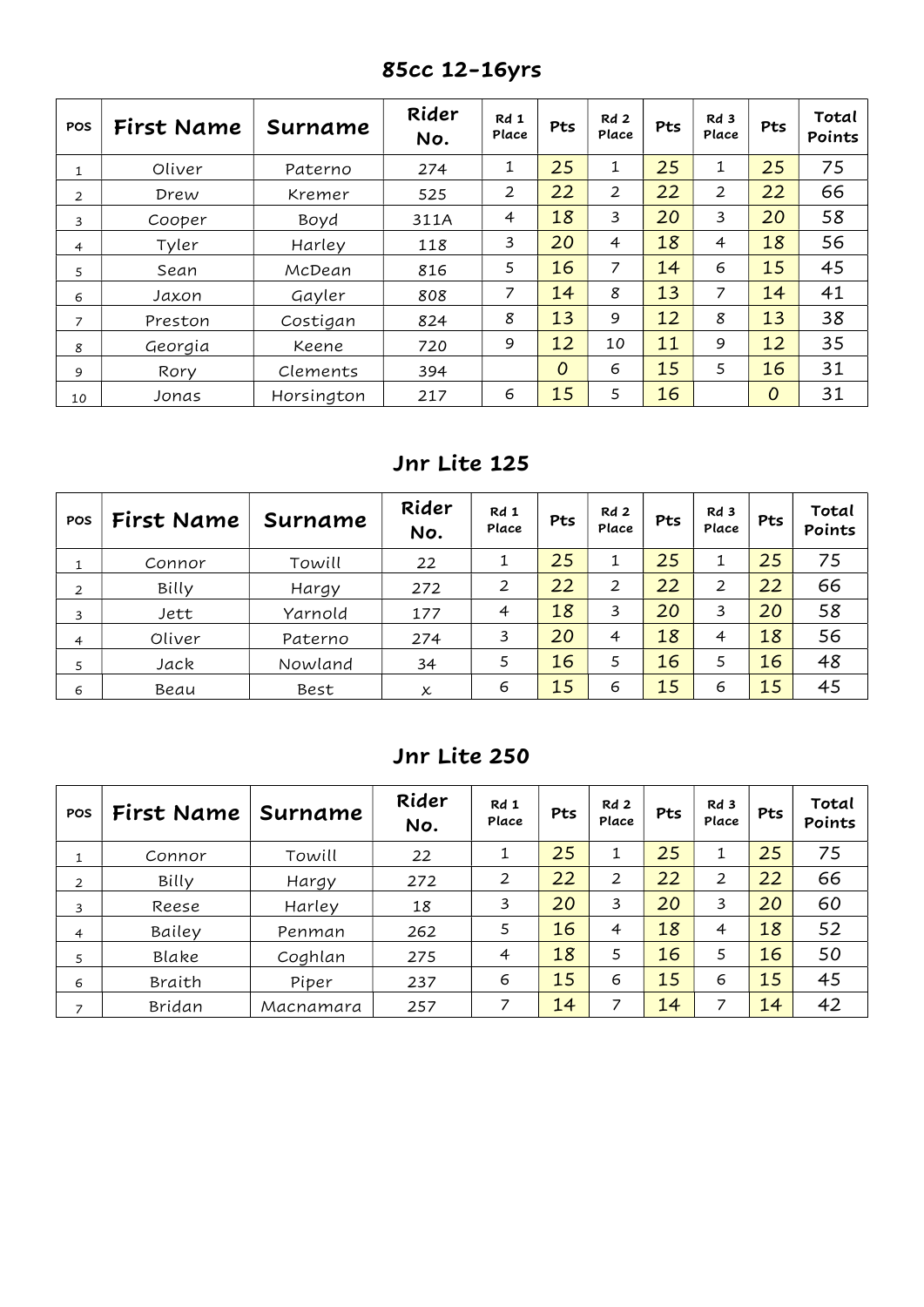| <b>POS</b>     | First Name | Surname    | Rider<br>No. | Rd 1<br>Place  | Pts | Rd <sub>2</sub><br>Place | Pts | Rd 3<br>Place | Pts | Total<br>Points |
|----------------|------------|------------|--------------|----------------|-----|--------------------------|-----|---------------|-----|-----------------|
| $\mathbf{1}$   | Dylan      | Wills      | 64           | 1              | 25  | 1                        | 25  | 4             | 18  | 68              |
| $\overline{2}$ | Dwayne     | Stadthaus  | 433          | 3              | 20  | 2                        | 22  | 1             | 25  | 67              |
| 3              | Lee        | Cunningham | 711          | $\overline{4}$ | 18  | 5                        | 16  | 2             | 22  | 56              |
| $\overline{4}$ | Adam       | Nowland    | 30           | 5              | 16  | 7                        | 14  | 3             | 20  | 50              |
| 5              | Matthew    | Prott      | 23           | $\overline{2}$ | 22  | $\overline{4}$           | 18  |               | 0   | 40              |
| 6              | Cody       | Cheers     | 200          | 8              | 13  | 3                        | 20  |               | 0   | 33              |
| 7              | Geoffrey   | Wallace    | 13           | 7              | 14  | 6                        | 15  |               | 0   | 29              |
| 8              | Blake      | Gittoes    | 42           | 6              | 15  | 8                        | 13  |               | 0   | 28              |
| 9              | Nathan     | Goodman    | 94           | 9              | 12  | 9                        | 12  |               | 0   | 24              |

# A Grade

# B Grade

| <b>POS</b>     | First Name | Surname      | Rider<br>No. | Rd 1<br>Place  | Pts            | Rd <sub>2</sub><br>Place | Pts            | Rd <sub>3</sub><br>Place | Pts            | Total<br>Points |
|----------------|------------|--------------|--------------|----------------|----------------|--------------------------|----------------|--------------------------|----------------|-----------------|
| 1              | Jake       | Robb         | 404          | 1              | 25             | 1                        | 25             | 1                        | 25             | 75              |
| $\overline{2}$ | Riley      | Levingston   | 28           | 4              | 18             | 2                        | 22             | $\overline{2}$           | 22             | 62              |
| 3              | James      | Parsons      | 66           | 3              | 20             | 3                        | 20             | 3                        | 20             | 60              |
| $\overline{4}$ | Hamish     | Patterson    | 194          | 6              | 15             | $\overline{4}$           | 18             | 4                        | 18             | 51              |
| 5              | Thomas     | Foster       | 74           | 7              | 14             | 6                        | 15             | 5                        | 16             | 45              |
| 6              | Blake      | Boyd         | 408A         | 8              | 13             | 5                        | 16             | 7                        | 14             | 43              |
| $\overline{7}$ | Brandon    | <b>Brown</b> | 52           | 5              | 16             | 8                        | 13             | 8                        | 13             | 42              |
| 8              | Braydn     | Cook         | 727          | 10             | 11             | 10                       | 11             | 6                        | 15             | 37              |
| 9              | Joel       | Adorini      | 318          | $\overline{2}$ | 22             | 9                        | 12             |                          | $\overline{O}$ | 34              |
| 10             | Peter      | Noble        | 177          | 12             | 9              | 7                        | 14             |                          | $\overline{O}$ | 23              |
| 11             | Matthew    | Senior       | 251          | 9              | 12             | 13                       | 8              |                          | $\overline{O}$ | 20              |
| 12             | Andrew     | Meldrum      | 401          | 13             | 8              | 12                       | 9              |                          | $\overline{O}$ | 17              |
| 13             | Joshua     | Moir         | 301          | 14             | $\overline{7}$ | 14                       | $\overline{7}$ |                          | $\overline{O}$ | 14              |
| 14             | Sam        | Gill         | 294          |                | $\overline{O}$ | 11                       | 10             |                          | $\overline{O}$ | 10              |
| 15             | Peter      | McWhirter    | 53           | 11             | 10             |                          | 0              |                          | $\overline{O}$ | 10              |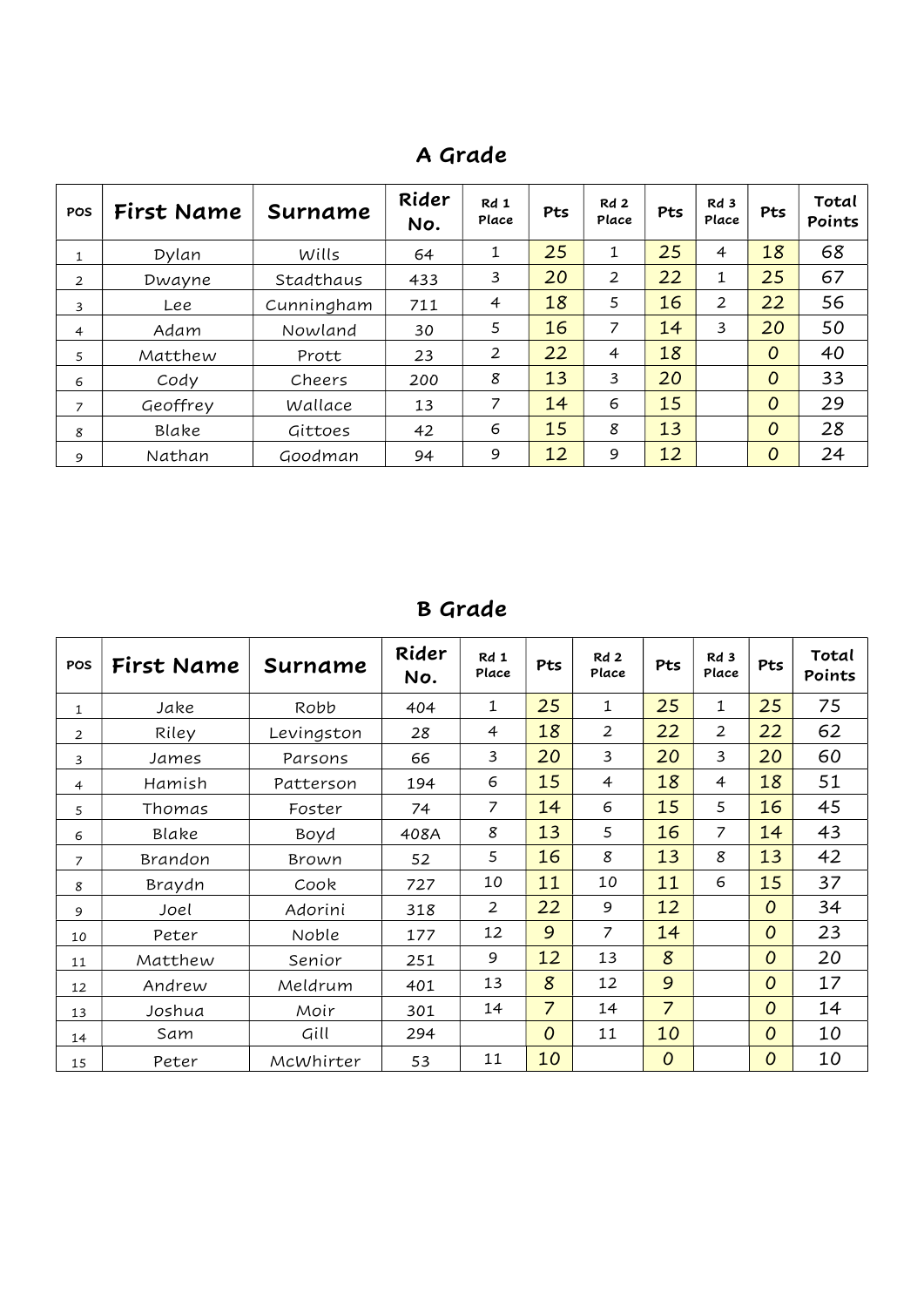| C Grade |
|---------|
|---------|

| <b>POS</b>     | First Name | Surname   | Rider<br>No. | Rd 1<br>Place  | Pts            | Rd <sub>2</sub><br>Place | Pts            | Rd 3<br>Place  | Pts            | Total<br>Points |
|----------------|------------|-----------|--------------|----------------|----------------|--------------------------|----------------|----------------|----------------|-----------------|
| 1              | Geordie    | Kettle    | 183          | 1              | 25             | 1                        | 25             | 1              | 25             | 75              |
| 2              | Sheridan   | Watters   | 557          | $\overline{2}$ | 22             | 7                        | 14             | $\overline{2}$ | 22             | 58              |
| 3              | Dylan      | Shirt     | 111          | 5              | 16             | $\overline{2}$           | 22             | 3              | 20             | 58              |
| 4              | Jeremv     | Tydd      | 64           | 3              | 20             | 5                        | 16             | $\overline{7}$ | 14             | 50              |
| 5              | Cody       | Fellows   | 151          | 6              | 15             | 6                        | 15             | 6              | 15             | 45              |
| 6              | Luke       | Penman    | 262          |                | $\overline{O}$ | 3                        | 20             | 4              | 18             | 38              |
| $\overline{z}$ | Jeremy     | Coombes   | 303          | 8              | 13             | 9                        | 12             | 9              | 12             | 37              |
| 1              | Michael    | Lock      | 313          |                | $\overline{O}$ | $\overline{4}$           | 18             | 5              | 16             | 34              |
| 9              | James      | Nowlan    | 27           | $\overline{4}$ | 18             | 8                        | 13             |                | $\overline{O}$ | 31              |
| 10             | Kobi       | Parsons   | 52           | 7              | 14             |                          | $\overline{O}$ | 8              | 13             | 27              |
| 11             | Remko      | Verschuur | 7            | 9              | 12             | 10                       | 11             |                | 0              | 23              |

### MX All Powers

| <b>POS</b>     | First Name | Surname    | Rider<br>No. | Rd 1<br>Place  | Pts            | Rd2<br>Place   | Pts            | Rd <sub>3</sub><br>Place | Pts            | Total<br>Points |
|----------------|------------|------------|--------------|----------------|----------------|----------------|----------------|--------------------------|----------------|-----------------|
| 1              | Dylan      | Wills      | 64           | $\mathbf{1}$   | 25             | $\mathbf{1}$   | 25             | $\mathbf{1}$             | 25             | 75              |
| $\overline{2}$ | Dwayne     | Stadthaus  | 433          | $\overline{2}$ | 22             | $\overline{3}$ | 20             | 2                        | 22             | 64              |
| 3              | Lee        | Cunningham | 711          | $\overline{4}$ | 18             | 5              | 16             | 5                        | 16             | 50              |
| $\overline{4}$ | Jake       | Robb       | 404          | 6              | 15             | $\overline{7}$ | 14             | 3                        | 20             | 49              |
| 5              | Adam       | Nowland    | 30           | 5              | 16             | 6              | 15             | 6                        | 15             | 46              |
| 6              | Matthew    | Prott      | 23           | 8              | 13             | $\overline{2}$ | 22             | 13                       | 8              | 43              |
| 7              | Cody       | Cheers     | 200          | 3              | 20             | $\overline{4}$ | 18             | 16                       | 5              | 43              |
| 8              | Geoffrey   | Wallace    | 13           | $\overline{7}$ | 14             | 14             | $\overline{7}$ | $\overline{4}$           | 18             | 39              |
| 9              | Andrew     | Tipper     | 909          | 9              | 12             | 11             | 10             | $\overline{7}$           | 14             | 36              |
| 10             | Riley      | Levingston | 28           | 13             | 8              | 8              | 13             | 8                        | 13             | 34              |
| 11             | Blake      | Gittoes    | 42           | 11             | 10             | 10             | 11             | 9                        | 12             | 33              |
| 12             | Hamish     | Patterson  | 194          | 12             | 9              | 15             | 6              | 10                       | 11             | 26              |
| 13             | Blake      | Boyd       | 408A         | 14             | $\overline{7}$ | 12             | 9              | 11                       | 10             | 26              |
| 14             | James      | Parsons    | 66           | 10             | 11             | 9              | 12             |                          | $\overline{O}$ | 23              |
| 15             | Thomas     | Foster     | 74           | 15             | 6              | 13             | 8              | 15                       | 6              | 20              |
| 16             | Braydn     | Cook       | 727          | 16             | 5              |                | 0              | 12                       | 9              | 14              |
| 17             | Joel       | Adorini    | 318          |                | $\overline{O}$ |                | $\overline{O}$ | 14                       | $\overline{7}$ | $\overline{7}$  |
| 18             | Grant      | Coombes    | 44           | 17             | $\overline{4}$ |                | 0              |                          | $\overline{O}$ | $\overline{4}$  |
| 19             | Nathan     | Nevell     | 12           | 18             | $\overline{3}$ |                | 0              |                          | $\overline{O}$ | 3               |